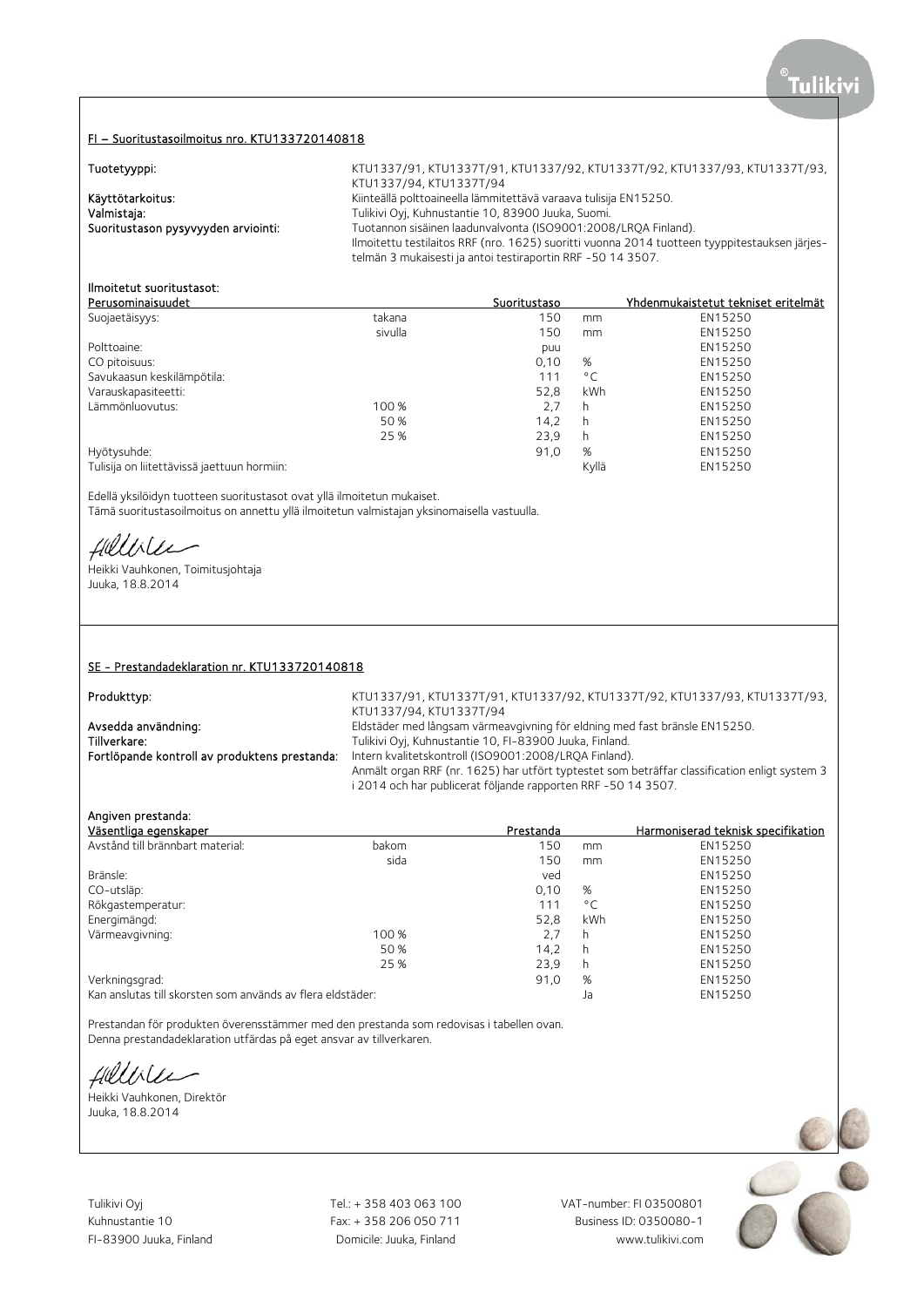### EN - Declaration of Performance nr. KTU133720140818

| Product type:                             | KTU1337/91, KTU1337T/91, KTU1337/92, KTU1337T/92, KTU1337/93, KTU1337T/93,<br>KTU1337/94, KTU1337T/94 |
|-------------------------------------------|-------------------------------------------------------------------------------------------------------|
| Intended use:                             | Slow heat release appliance fired by solid fuel EN15250.                                              |
| Manufacturer:                             | Tulikivi Oyj, Kuhnustantie 10, FI-83900 Juuka, Finland.                                               |
| Verification of constancy of performance: | Internal quality control (ISO9001:2008/LRQA Finland).                                                 |
|                                           | The notified laboratory RRF (nr. 1625) performed the determination of the product type on             |
|                                           | the basis of type testing under system 3 in the year 2014 and issued test report RRF -50 14           |
|                                           | 3507.                                                                                                 |

# Declared performance:

| <b>Essential Characteristics</b>                                |       | Performance |     | Harmonized technical specification |
|-----------------------------------------------------------------|-------|-------------|-----|------------------------------------|
| Distance to combustible materials:                              | rear  | 150         | mm  | EN15250                            |
|                                                                 | sides | 150         | mm  | EN15250                            |
| Fuel types:                                                     |       | firewood    |     | EN15250                            |
| CO emissions:                                                   |       | 0.10        | %   | EN15250                            |
| Max. flue gas temperature:                                      |       | 111         | °C  | EN15250                            |
| Thermal storage capacity:                                       |       | 52,8        | kWh | EN15250                            |
| Heat output:                                                    | 100 % | 2,7         | h   | EN15250                            |
|                                                                 | 50 %  | 14,2        | h   | EN15250                            |
|                                                                 | 25 %  | 23.9        | h   | EN15250                            |
| Energy efficiency:                                              |       | 91,0        | %   | EN15250                            |
| Connection of multiple fireplaces on shared flue pipe possible: |       |             | Yes | EN15250                            |

The performance of the product is in conformity with the above declared performance. This declaration of performance is issued under the sole responsibility of the manufacturer.

Hellile

Heikki Vauhkonen, Managing Director Juuka, 18.8.2014

#### DE – Leistungserklärung Nr. KTU133720140818

Produkttyp: KTU1337/91, KTU1337T/91, KTU1337/92, KTU1337T/92, KTU1337/93, KTU1337T/93, KTU1337/94, KTU1337T/94 Vorgesehener Verwendungszweck: Speicherfeuerstätte für feste Brennstoffe EN15250.<br>Speicherfeuerstätte für Fullkivi Ovi. Kuhnustantie 10. FI-83900 Juuka. Finnlander Hersteller: Tulikivi Oyj, Kuhnustantie 10, FI-83900 Juuka, Finnland.<br>
Überprüfung der Leistungsbeständigkeit: Interne Qualitätskontrolle (ISO9001:2008/LRQA Finnlai Interne Qualitätskontrolle (ISO9001:2008/LRQA Finnland). Die notifizierte Stelle RRF (Nr. 1625) hat die Typprüfung nach dem System 3 im Jahr 2014 durchgeführt und folgenden Testreport ausgestellt: RRF -50 14 3507.

## Erklärte Leistung:

| Wesentliche Merkmale                                       |          | Leistuna  |              | Harmonisierte technische Spezifikation |
|------------------------------------------------------------|----------|-----------|--------------|----------------------------------------|
| Abstand zu brennbaren Bauteilen:                           | hinten   | 150       | mm           | EN15250                                |
|                                                            | seitlich | 150       | mm           | EN15250                                |
| Brennstoff:                                                |          | Brennholz |              | EN15250                                |
| CO Emissionen:                                             |          | 0.10      | %            | EN15250                                |
| Abgastemperatur:                                           |          | 111       | $^{\circ}$ C | EN15250                                |
| Gespeicherte Energie:                                      |          | 52,8      | kWh          | EN15250                                |
| Wärmeabgabe:                                               | 100 %    | 2.7       | h            | EN15250                                |
|                                                            | 50 %     | 14,2      | h            | EN15250                                |
|                                                            | 25 %     | 23,9      | h            | EN15250                                |
| Wirkungsgrad:                                              |          | 91,0      | %            | EN15250                                |
| Für Mehrfachbelegung auf gemeinsamen Schornstein geeignet: |          |           | Ja           | EN15250                                |

Die Leistung des Produkts entspricht der oben erklärten Leistung. Verantwortlich für die Erstellung dieser Leistungserklärung ist allein der Hersteller.

Hillble

Heikki Vauhkonen, Geschäftsleiter Juuka, 18.8.2014

Tulikivi Oyj Tel.: + 358 403 063 100 VAT-number: FI 03500801

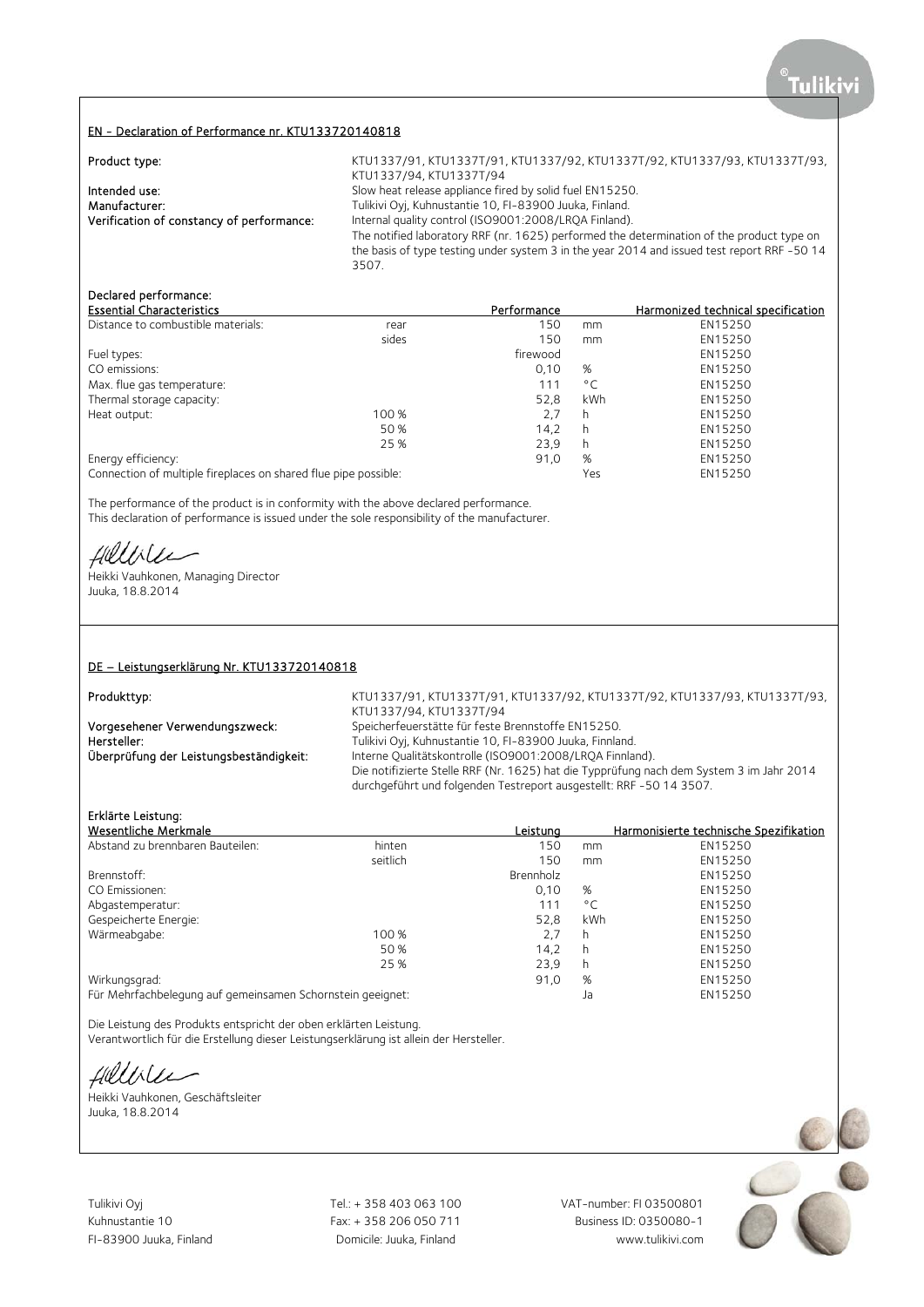#### FR - Déclaration des performances no. KTU133720140818

| Type de produit:                             | KTU1337/91, KTU1337T/91, KTU1337/92, KTU1337T/92, KTU1337/93, KTU1337T/93,                     |
|----------------------------------------------|------------------------------------------------------------------------------------------------|
|                                              | KTU1337/94, KTU1337T/94                                                                        |
| Usage prévu:                                 | Poêle-cheminée à accumulation de chaleur faisant appel à un combustible EN15250.               |
| Fabricant:                                   | Tulikivi Oyj, Kuhnustantie 10, FI-83900 Juuka, Finlande.                                       |
| Evaluation de la stabilité des performances: | Contrôle de qualité interne (ISO9001:2008/LROA Finlande).                                      |
|                                              | Le laboratoire d'essais notifié RRF (no. 1625) a effectué la détermination du produit type sur |
|                                              | la base d'essais de type système 3 en 2014 et a issu le rapport de test RRF -50 14 3507.       |

## Performances déclarées:

|      |                              | Spécifications techniques harmonisées                                                                                                                                  |
|------|------------------------------|------------------------------------------------------------------------------------------------------------------------------------------------------------------------|
| 150  |                              |                                                                                                                                                                        |
| 150  |                              |                                                                                                                                                                        |
| bois |                              |                                                                                                                                                                        |
|      |                              |                                                                                                                                                                        |
| 111  |                              |                                                                                                                                                                        |
|      |                              |                                                                                                                                                                        |
| 2.7  |                              |                                                                                                                                                                        |
| 14.2 |                              |                                                                                                                                                                        |
|      |                              |                                                                                                                                                                        |
|      |                              |                                                                                                                                                                        |
|      | 0.10<br>52.8<br>23.9<br>91,0 | EN15250<br>mm<br>EN15250<br>mm<br>EN15250<br>%<br>EN15250<br>EN15250<br>$^{\circ}$ C<br>kWh<br>EN15250<br>EN15250<br>h<br>EN15250<br>h<br>EN15250<br>h<br>EN15250<br>% |

Raccordement possible à une cheminée s'utilisant pour plusieurs appareils de chauffage: Oui EN15250

Les performances du produit sont conformes aux performances déclarées indiquées en haut. La présente déclaration des performances est établie sous la seule responsabilité du fabricant.

fillirler

Heikki Vauhkonen, Directeur Général Juuka, 18.8.2014

### NL - Prestatieverklaring nr. KTU133720140818

Producttype:

KTU1337/91, KTU1337T/91, KTU1337/92, KTU1337T/92, KTU1337/93, KTU1337T/93, KTU1337/94, KTU1337T/94 Beoogd gebruik: <br>
Beoogd gebruik: Accumulerende toestelle gestookt met vaste brandstof EN15250.<br>
Fabrikant: Culture Tulikivi Ovi. Kuhnustantie 10. FI-83900 Juuka. Finland. Fabrikant: Tulikivi Oyj, Kuhnustantie 10, FI-83900 Juuka, Finland.<br>1. Tulikivi Oyj, Kuhnustantie 10, FI-83900 Juuka, Finland. Verificatie van de prestatiebestendigheid: Interne Interne kwaliteitscontrole (ISO9001:2008/LRQA Finland). De genotificeerde testlaboratorium RRF (nr. 1625) heeft de typetest uitgevoerd op basis van testen uitgevoerd volgens systeem 3 in 2014 met testverslag RRF -50 14 3507 als resultaat.

#### Aangegeven prestatie:

| Essentiële kenmerken                    |            | Prestaties |              | Geharmoniseerde technische specificatie |
|-----------------------------------------|------------|------------|--------------|-----------------------------------------|
| Afstand tot brandbare constructiedelen: | achterkant | 150        | mm           | EN15250                                 |
|                                         | zijkant    | 150        | mm           | EN15250                                 |
| Brandstof:                              |            | hout       |              | EN15250                                 |
| CO-emissies:                            |            | 0.10       | %            | EN15250                                 |
| Rookgastemperatuur:                     |            | 111        | $^{\circ}$ C | EN15250                                 |
| Hoeveelheid energie:                    |            | 52,8       | <b>kWh</b>   | EN15250                                 |
| Warmteafgifte:                          | 100 %      | 2.7        | h            | EN15250                                 |
|                                         | 50 %       | 14.2       | h            | EN15250                                 |
|                                         | 25 %       | 23.9       | h            | EN15250                                 |
| Rendement:                              |            | 91.0       | %            | EN15250                                 |
|                                         |            |            |              |                                         |

Kan worden aangesloten op een door meerdere verwarmingstoestellen gebruikt rookkanaal: Ja EN15250

De prestaties van het product voldoen aan de hierboven vermelde prestatieverklaringen.

Deze prestatieverklaring is verstrekt onder de exclusieve verantwoordelijkheid van de fabrikant.

Hillble

Heikki Vauhkonen, Directeur Juuka, 18.8.2014

Tulikivi Oyj Tel.: + 358 403 063 100 VAT-number: FI 03500801

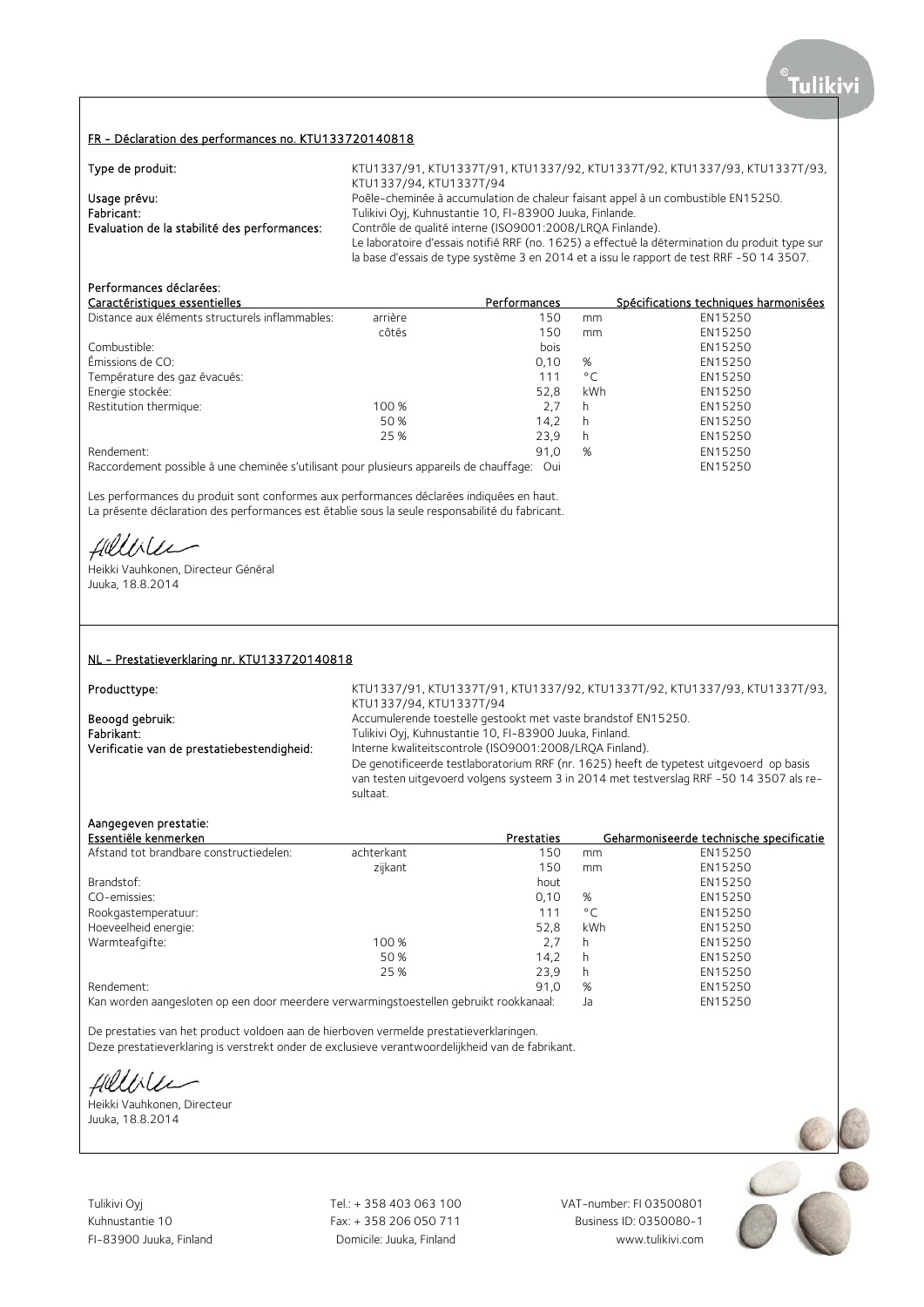#### IT - Dichiarazione di prestazione nro. KTU133720140818

| Prodotto - tipo:                                | KTU1337/91, KTU1337T/91, KTU1337/92, KTU1337T/92, KTU1337/93, KTU1337T/93,                     |
|-------------------------------------------------|------------------------------------------------------------------------------------------------|
|                                                 | KTU1337/94, KTU1337T/94                                                                        |
| Uso previsto:                                   | Apparecchi domestici a lento rilascio di calore alimentati a combustibili EN15250.             |
| Fabbricante:                                    | Tulikivi Oyj, Kuhnustantie 10, FI-83900 Juuka, Finlandia.                                      |
| Verificazione della costanza della prestazione: | Controllo di qualità interno (ISO9001:2008/LROA Finlandia).                                    |
|                                                 | L'organismo notificato RRF (nro. 1625) ha effettuato le prove di tipo secondo il sistema 3 nel |
|                                                 | 2014 e ha rilasciato la sequente rapporto di prova: RRF -50 14 3507.                           |

## Prestazione dichiarata:

| Caratteristiche essenziali           |       | Prestazione |              | Documento di riferimento |
|--------------------------------------|-------|-------------|--------------|--------------------------|
| Distanza dei materiali infiammabili: | retro | 150         | mm           | EN15250                  |
|                                      | lato  | 150         | mm           | EN15250                  |
| Combustibile:                        |       | legna       |              | EN15250                  |
| Emissioni CO:                        |       | 0.10        | %            | EN15250                  |
| Temperatura dei gas in uscita:       |       | 111         | $^{\circ}$ C | EN15250                  |
| Energia accumulata:                  |       | 52.8        | kWh          | EN15250                  |
| Rilascio del calore:                 | 100%  | 2.7         | h            | EN15250                  |
|                                      | 50%   | 14.2        | h            | EN15250                  |
|                                      | 25%   | 23.9        | h            | EN15250                  |
| Rendimento:                          |       | 91.0        | %            | EN15250                  |
|                                      |       |             |              |                          |

Adatta per essere collegata a una canna fumaria utilizzata da vari apparecchi di riscaldamento: Si EN15250

La prestazione del prodotto conforme alla prestazione dichiarata sopra. Si rilascia la presente dichiarazione di prestazione sotto la responsabilità esclusiva del fabbricante.

fillise

Heikki Vauhkonen, Direttore Juuka, 18.8.2014

#### ET - Toimivusdeklaratsioon nr. KTU133720140818

Tootetüüp: KTU1337/91, KTU1337T/91, KTU1337/92, KTU1337T/92, KTU1337/93, KTU1337T/93, KTU1337/94, KTU1337T/94 Ettenähtud kasutusotstarve: Tahke kütusega köetav soojustsalvestav küttekolle EN15250.<br>Tootia: Tulikivi Ovi. Kuhnustantie 10. FI-83900 Juuka. Soome. Tootja: Tulikivi Oyj, Kuhnustantie 10, FI-83900 Juuka, Soome. Sisemine kvaliteedikontroll (ISO9001:2008/LRQA Soome). Teavitatud asutus RRF (nr. 1625) on juhatanud tüübihindamine pärast süsteemi 3 aastal 2014 a on välja andnud järgmise testraporti RRF -50 14 3507.

## Deklareeritud toimivus:

| Põhiomadused                                                         |        | Toimivus |                          | Ühtlustatud tehniline kirjeldus |
|----------------------------------------------------------------------|--------|----------|--------------------------|---------------------------------|
| Kaugus põlevast materjalist konstruktsioonidest:                     | taga   | 150      | mm                       | EN15250                         |
|                                                                      | kõrval | 150      | mm                       | EN15250                         |
| Kütus:                                                               |        | puu      |                          | EN15250                         |
| Põlemissaaduste CO sisaldus:                                         |        | 0.10     | %                        | EN15250                         |
| Väljuva gaasi temperatuur:                                           |        | 111      | $^{\circ}$ C             | EN15250                         |
| Salvestatud energiahulk:                                             |        | 52.8     | kWh                      | EN15250                         |
| Soojuse eraldumine:                                                  | 100%   | 2.7      | h                        | EN15250                         |
|                                                                      | 50%    | 14.2     | h                        | EN15250                         |
|                                                                      | 25%    | 23.9     | h                        | EN15250                         |
| Kasutegur:                                                           |        | 91,0     | %                        | EN15250                         |
| Sobih übendamiseks mitme küttekelde poelt kasutatava kerstpalõõriga: |        |          | $\overline{\phantom{a}}$ | <b>ENITEDEO</b>                 |

Sobib ühendamiseks mitme küttekolde poolt kasutatava korstnalõõriga: Ja EN15250

Toote toimivus on kooskõlas ülalosutatud deklareeritud toimivusega. Käesolev toimivusdeklaratsioon on välja antud tootja ainuvastutusel.

fillisler

Heikki Vauhkonen, Tegevdirektor Juuka, 18.8.2014

Tulikivi Oyj Tel.: + 358 403 063 100 VAT-number: FI 03500801

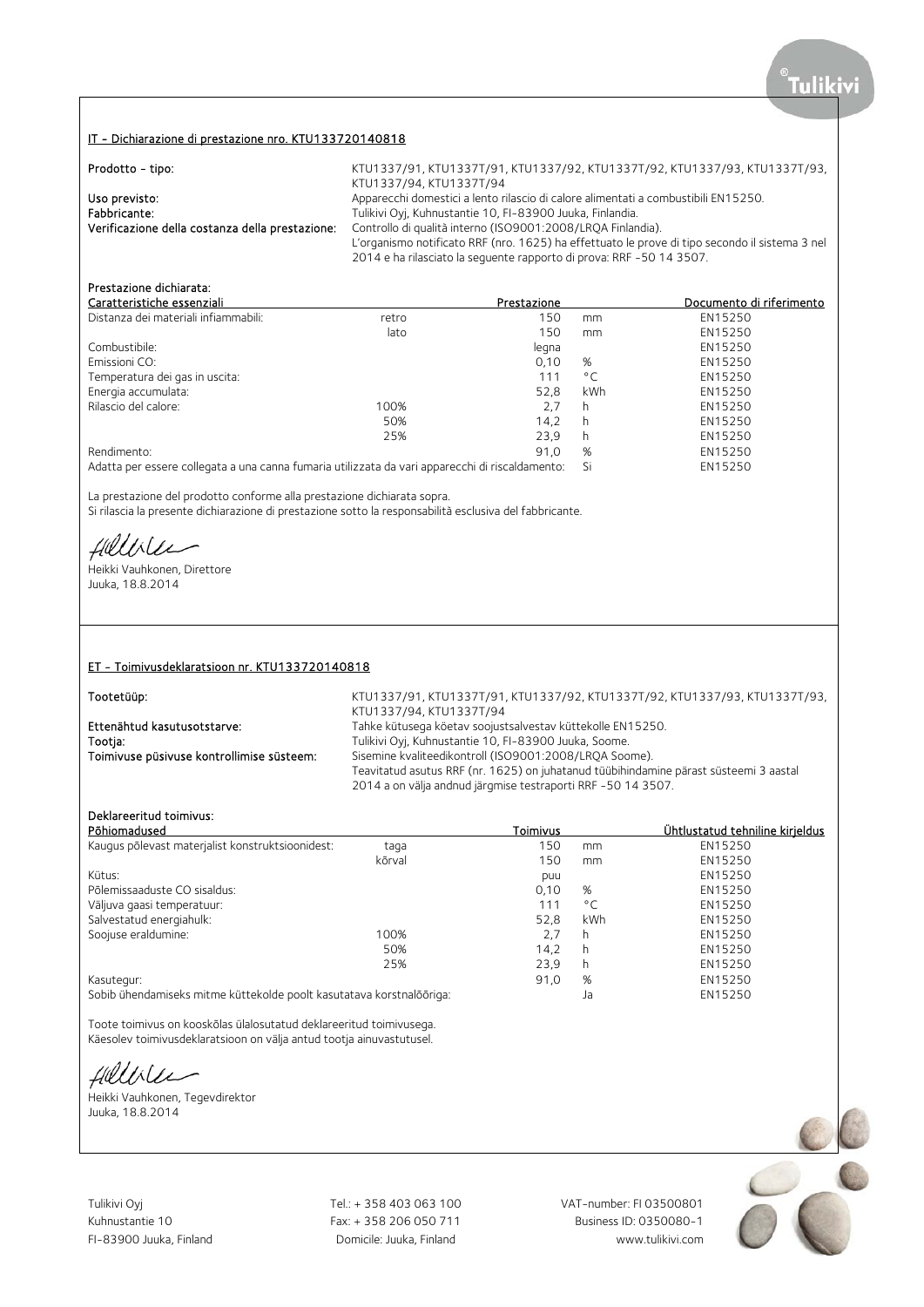#### LT - Eksploatacinių savybių deklaraciją nr. KTU133720140818

| Produkto tipas: | KTU1337/91, KTU1337T/91, KTU1337/92, KTU1337T/92, KTU1337/93, KTU1337T/93,                              |
|-----------------|---------------------------------------------------------------------------------------------------------|
|                 | KTU1337/94. KTU1337T/94                                                                                 |
| Paskirtis:      | Lėtai šilumą išskiriantys kietuoju kuru kūrenami buitiniai šildytuvai EN15250.                          |
| Gamintojas:     | Tulikivi Oyj, Kuhnustantie 10, FI-83900 Juuka, Suomija.                                                 |
|                 | Nuolatinis eksploatacinių savybių sertifikavimas: Vidaus kokybės kontrolės (ISO9001:2008/LRQA Suomija). |
|                 | Notifikuotoji sertifikavimo įstaiga RRF (nr. 1625) atliko testą pagal sistemą 3 metais 2014 ir          |
|                 | išdavė sertifikatą RRF -50 14 3507.                                                                     |

## Deklaruojamos eksploatacinės savybės:

| Svarbiausios charakteristikos                         |                      | Eksploatacinės savybės | Darnioji techninė specifikacija |         |
|-------------------------------------------------------|----------------------|------------------------|---------------------------------|---------|
| Atstumas iki degiųjų medžiagų:                        | nuo galinės sienelės | 150                    | mm                              | EN15250 |
|                                                       | iš šono              | 150                    | mm                              | EN15250 |
| Kuro rūšis:                                           |                      | malkos                 |                                 | EN15250 |
| Emisija CO:                                           |                      | 0.10                   | %                               | EN15250 |
| Išmetamų dujų į dūmtraukį temperatūra:                |                      | 111                    | $^{\circ}$ C                    | EN15250 |
| Kaupiamoji energija:                                  |                      | 52.8                   | kWh                             | EN15250 |
| Šildymo galingumas:                                   | 100 %                | 2,7                    | h                               | EN15250 |
|                                                       | 50 %                 | 14.2                   | h                               | EN15250 |
|                                                       | 25 %                 | 23.9                   | h                               | EN15250 |
| Naudingumo koeficientas:                              |                      | 91,0                   | %                               | EN15250 |
| Keletos krosnių pajungimas į vieną dūmtraukį–galimas: |                      | Taip                   | EN15250                         |         |

Produkto eksploatacinės savybės atitinka deklaruotas eksploatacines savybes. Ši eksploatacinių savybių deklaracija išduota tik nurodyto gamintojo atsakomybe.

fillise

Heikki Vauhkonen, Generalinis Direktorius Juuka, 18.8.2014

### LV – Veiktspējas deklarācija nr. KTU133720140818

Produkta veids: KTU1337/91, KTU1337T/91, KTU1337/92, KTU1337T/92, KTU1337/93, KTU1337T/93, KTU1337/94, KTU1337T/94 Lietošanas veids: Cietā kurināmā sildiekārtas ar lēnu siltumatdevi EN15250. Ražotājs: versions antistantie 10, FI-83900 Juuka, Somija. Veiktspējas snieguma pārbaude: Iekšēja kvalitātes pārbaude (ISO9001:2008/LRQA Somija). Paziņotā (notificētā) institūcija RRF (nr. 1625) veica produkta tipa noteikšanu balstoties uz produkta 3. sistēmas tipa testiem 2014 gadā un tika izdots testēšanas pārskats RRF -50 14 3507.

#### Tehniskie rādītāji:

| Galvenie veiktspējas rādītāji                            |               | Veiktspēja     |              | Kopējā tehniskā specifkācija |
|----------------------------------------------------------|---------------|----------------|--------------|------------------------------|
| Attālums līdz degošiem materiāliem:                      | no aizmugures | 150            | mm           | EN15250                      |
|                                                          | no sāniem     | 150            | mm           | EN15250                      |
| Kurināmā veidi:                                          |               | malkas pagales |              | EN15250                      |
| CO emisija:                                              |               | 0.10           | %            | EN15250                      |
| Izplūdes gāzu temperatūra:                               |               | 111            | $^{\circ}$ C | EN15250                      |
| Energoietilpība:                                         |               | 52.8           | kWh          | EN15250                      |
| Siltuma jauda:                                           | 100 %         | 2,7            | h            | EN15250                      |
|                                                          | 50 %          | 14,2           | h            | EN15250                      |
|                                                          | 25 %          | 23.9           | h            | EN15250                      |
| Lietderības koeficients:                                 |               | 91,0           | %            | EN15250                      |
| Ir iespēja pievienot vairākus kamīnus pie viena dūmvada: |               | Jā             | EN15250      |                              |

Produkta veiktspēja atbilst augstāk minētajiem rādītājiem. Par šīs veiktspējas deklarācijas izsniegšanu pilnībā atbild ražotājs.

Hillble

Heikki Vauhkonen, Ģenerāldirektors Juuka, 18.8.2014

Tulikivi Oyj Tel.: + 358 403 063 100 VAT-number: FI 03500801

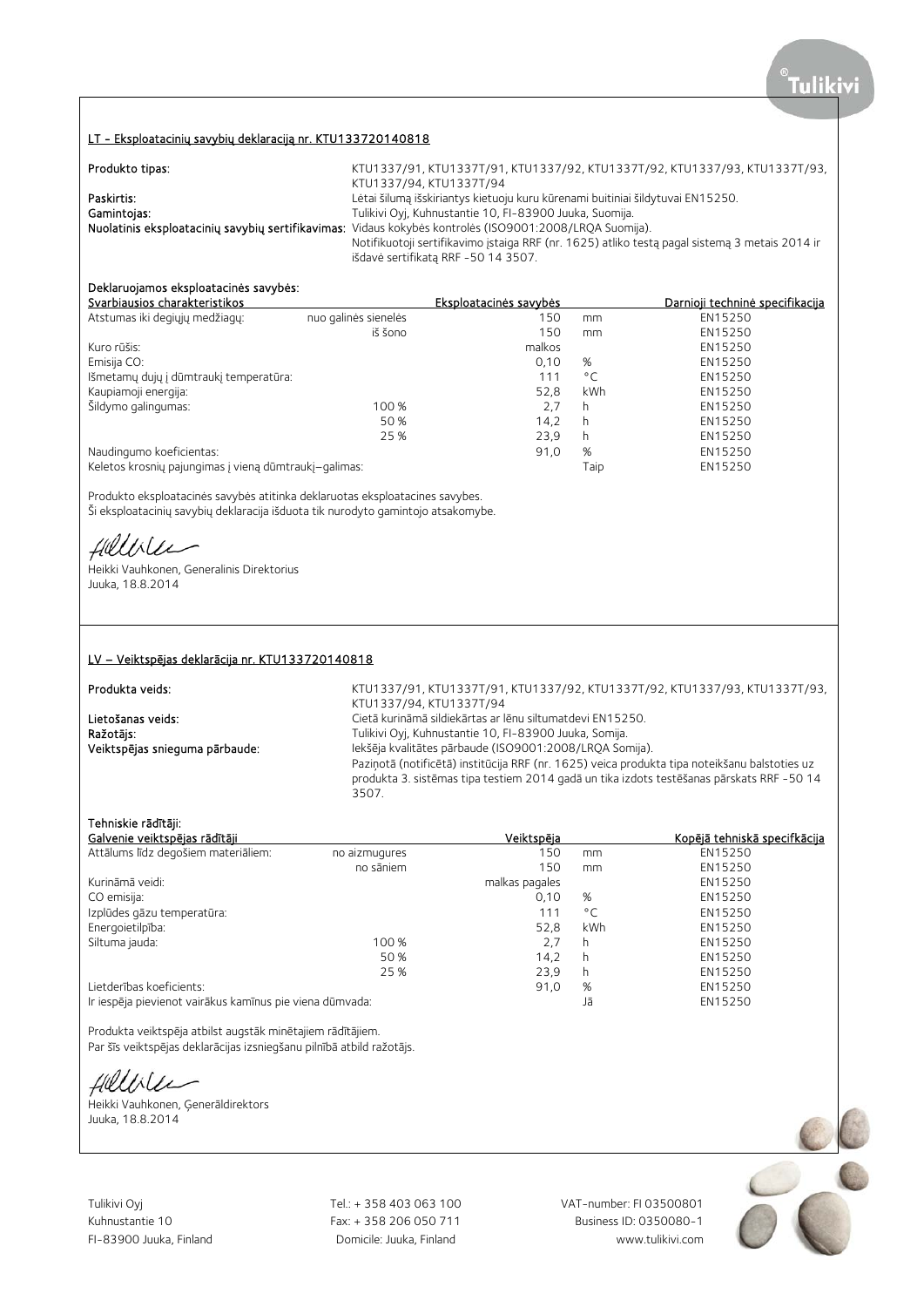### SI - Izjava o zmogljivosti nr. KTU133720140818

| Tip proizvoda: |
|----------------|

| KTU1337/94, KTU1337T/94<br>Naprave na trdna goriva, ki počasi oddajajo toploto EN15250.<br>Tulikivi Oyj, Kuhnustantie 10, FI-83900 Juuka, Finska.<br>Potrdilo o nespremenljivosti lastnosti proizvoda: Notranji nadzor kakovosti (ISO9001:2008/LRQA Finska).<br>Pooblaščen laboratorij RRF (nr. 1625) je na podlagi preizkušanja tipa po sistemu 3 v letu<br>2014 izvedel in izdal potrdilo o preizkusu RRF -50 14 3507. | Tip proizvoda:      | KTU1337/91, KTU1337T/91, KTU1337/92, KTU1337T/92, KTU1337/93, KTU1337T/93, |
|--------------------------------------------------------------------------------------------------------------------------------------------------------------------------------------------------------------------------------------------------------------------------------------------------------------------------------------------------------------------------------------------------------------------------|---------------------|----------------------------------------------------------------------------|
|                                                                                                                                                                                                                                                                                                                                                                                                                          |                     |                                                                            |
|                                                                                                                                                                                                                                                                                                                                                                                                                          | Predvidena uporaba: |                                                                            |
|                                                                                                                                                                                                                                                                                                                                                                                                                          | Proizvajalec:       |                                                                            |
|                                                                                                                                                                                                                                                                                                                                                                                                                          |                     |                                                                            |
|                                                                                                                                                                                                                                                                                                                                                                                                                          |                     |                                                                            |
|                                                                                                                                                                                                                                                                                                                                                                                                                          |                     |                                                                            |

## Izjava učinkovitosti

| Bistvene značilnosti                           |            | Učinkovitost |              | <u>Usklaiena tehnična specifikacija</u> |
|------------------------------------------------|------------|--------------|--------------|-----------------------------------------|
| Odmik od vnetljivih materialov:                | zadaj      | 150          | mm           | EN15250                                 |
|                                                | ob straneh | 150          | mm           | EN15250                                 |
| Vrsta goriva:                                  |            | les          |              | EN15250                                 |
| Emisija CO:                                    |            | 0,10         | %            | EN15250                                 |
| Temperatura plinov:                            |            | 111          | $^{\circ}$ C | EN15250                                 |
| Akumulirana toplota:                           |            | 52,8         | kWh          | EN15250                                 |
| Oddana toplotna moč:                           | 100 %      | 2.7          | h            | EN15250                                 |
|                                                | 50 %       | 14.2         | h            | EN15250                                 |
|                                                | 25 %       | 23.9         | h            | EN15250                                 |
| Izkoristek:                                    |            | 91,0         | %            | EN15250                                 |
| Možen priklop več kaminov na skupno dimno cev: |            |              | Da           | EN15250                                 |
|                                                |            |              |              |                                         |

Delovanje izdelka je v skladu z zgoraj navedenimi lastnostmi. Izjava o zmogljivosti je izdana na odgovornost proizvajalca.

fillble

Heikki Vauhkonen, Managing Director Juuka, 18.8.2014

### SK - Deklarácia výkonu nr. KTU133720140818

| Typ produktu:                 | KTU1337/91, KTU1337T/91, KTU1337/92, KTU1337T/92, KTU1337/93, KTU1337T/93,               |
|-------------------------------|------------------------------------------------------------------------------------------|
|                               | KTU1337/94. KTU1337T/94                                                                  |
| Použitie:                     | Spotrebiče pomaly uvoľňujúce teplo spaľujúce tuhé palivo EN15250.                        |
| Výrobca:                      | Tulikivi Oyj, Kuhnustantie 10, FI-83900 Juuka, Fínsko.                                   |
| Overenie stálosti vlastností: | Interná kontrola kvality (ISO9001:2008/LROA Fínsko).                                     |
|                               | Notifikované laboratórium RRF (nr. 1625) vykonalo určenie typu výrobku na základe skúšky |
|                               | typu podľa systému 3 v roku 2014 a vydalo skúšobnú správu RRF-50 14 3507.                |

## Deklarované vlastnosti:

| Základné vlastnosti                                          |        | Výkon |              | Harmonizovaná technická špecifikácia |
|--------------------------------------------------------------|--------|-------|--------------|--------------------------------------|
| Vzdialenosť od horľavých povrchov:                           | vzadu  | 150   | mm           | EN15250                              |
|                                                              | z boku | 150   | mm           | EN15250                              |
| Typy paliva:                                                 |        | drevo |              | EN15250                              |
| CO emisie:                                                   |        | 0,10  | %            | EN15250                              |
| Teplota spalín na výstupe:                                   |        | 111   | $^{\circ}$ C | EN15250                              |
| Akumulovaná energia:                                         |        | 52.8  | kWh          | EN15250                              |
| Dĺžka tepelného výkonu:                                      | 100 %  | 2.7   | h            | EN15250                              |
|                                                              | 50%    | 14.2  | h            | EN15250                              |
|                                                              | 25 %   | 23,9  | h            | EN15250                              |
| Účinnosť:                                                    |        | 91,0  | %            | EN15250                              |
| Možnosť pripojenia viacerých spotrebičov na komínové teleso: |        |       | Ano          | EN15250                              |

Vlastnosti produktu sú v súlade s vyššie uvedenými vlastnosťami. Toto vyhlásenie o vlastnostiach je vydané s výhradnou zodpovednosťou výrobcu.

fillble

Heikki Vauhkonen, Generálny Riaditeľ Juuka, 18.8.2014

Tulikivi Oyj Tel.: + 358 403 063 100 VAT-number: FI 03500801 Kuhnustantie 10 Fax: + 358 206 050 711

FI-83900 Juuka, Finland Domicile: Juuka, Finland www.tulikivi.com